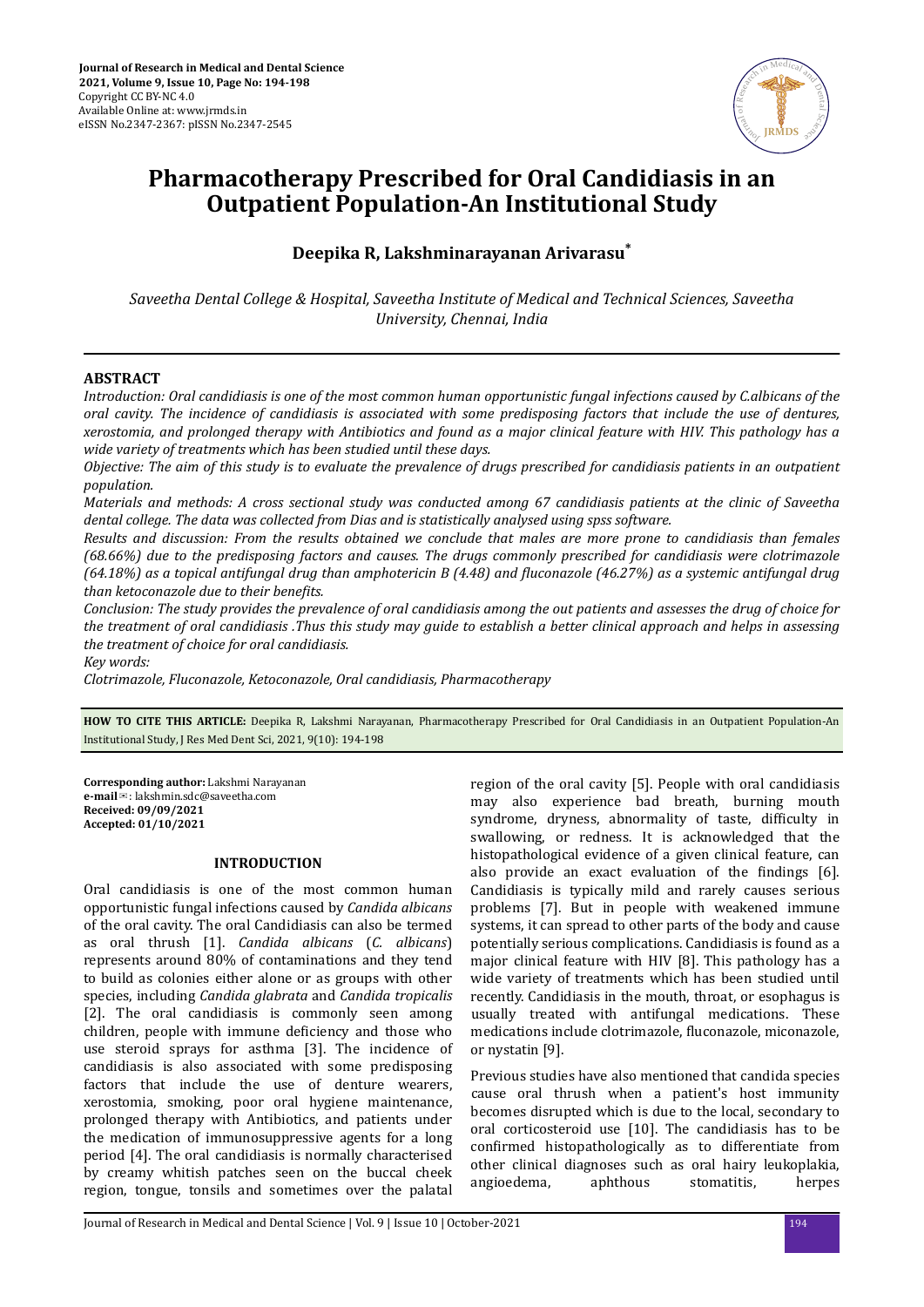gingivostomatitis, herpes labialis, measles (Koplik spots), Steven-Johnsons syndrome, histiocytosis, blastomycosis, lymphohistiocytosis, syphilis and streptococcal pharyngitis was highlighted by Ashman in his article [11,12]. A study by Aun suggested that oral candidiasis prevalent in immunocompetent host, can lead to certain complication that incorporate dysphagia, respiratory distress and candida esophagitis, which is particularly a common complication of oral candidiasis in those with HIV/AIDS [13].

The lacunae of this study include the sample size which was taken within a limited geographical area. The other factors also include that there is no restriction of age mentioned and the study only concentrated on the people who were affected with Candidiasis .The challenges faced also include that patients are restricted to a geographic location, being an institutional study in an outpatient population. In some cases, the external factors can also cause an impact and safety measures have to be ensured for prevention. Our team has extensive knowledge and research experience that has translate into high quality publications [14–33]. Thus the aim of the study was to evaluate the prevalence of drugs prescribed for candidiasis patients in an outpatient population.

## **MATERIAL AND METHOD**

A cross sectional study was conducted in an outpatient patient population of Saveetha dental college, Chennai, India. Ethical approval was obtained from the international review board prior to the start of the study. The study consists of one reviewer, one accessor and one guide.

## **Inclusion criteria:**

This study included the patients who reported to Saveetha dental college with Candidiasis.

#### **Exclusion criteria:**

The patients reported with other dental complications and maxillofacial surgery was also excluded from this study.

## **Sampling technique**

The study was based on a random sampling method. To minimise the sampling bias all the cases were reviewed properly and included.

# **Data collection and tabulation**

Data collection was done using the patient database with the time frame work of 1 January 2020 to February 2021. The data was obtained from DIAS (Dental information Archiving software), after assessment in the university patient data registry, case records of 67 patients clinically diagnosed with Candidiasis were included and evaluated in the study. Cross verification of the data was done by the reviewer. The collection data was tabulated based on the following parameters:

- Patient chief complaint -Candidiasis.
- Medications prescribed for those patients.
- Review of those patients.

## **Statistical analysis**

The collected data was compiled using excel and data analysis was carried out using SPSS software version 21. Chi square test was used for test associations between categorical variables. Variables were expressed in terms of frequency, percentage, bar graphs were plotted and the p value < than 0.05 was considered as significant.

## **RESULTS**

Results are explained through Figures (Figures 1 to Figure 3).







**Figure 2: Depicts the bar graph association between gender and the topical antifungal medications prescribed for oral candidiasis patients. Gender is**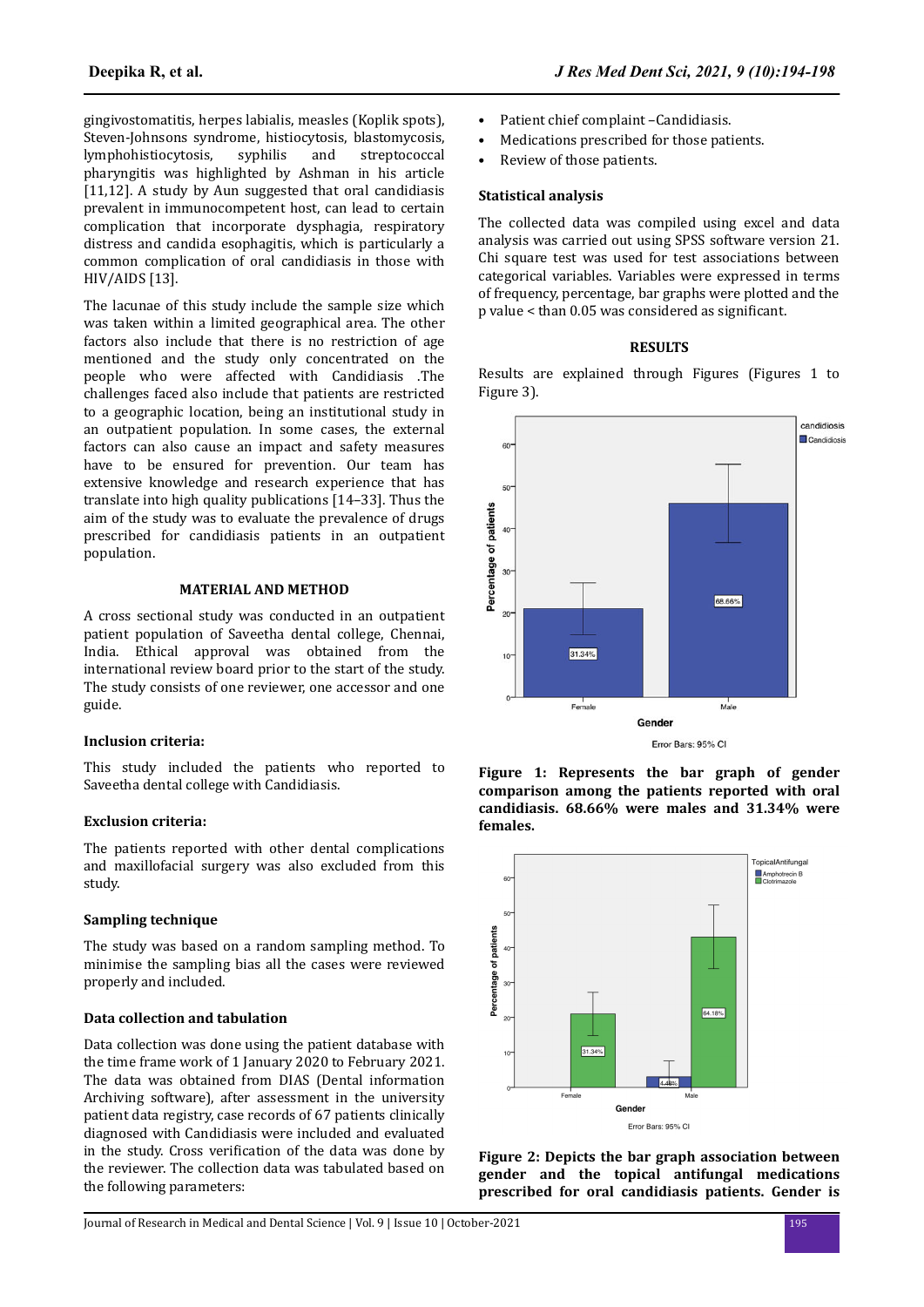**plotted along the X axis and the percentage of topical antifungal agents prescribed for oral candidiasis patients are plotted along Y axis. 64.18% of the male patients were prescribed clotrimazole and 31.34% of the females were prescribed clotrimazole (green).Whereas only 4.48% of the males were prescribed for amphotericin b injection (blue). The chi square test was evaluated showing a negative correlation of p value p=0.332 (p>0.05). Statistically not significant.** 



**Figure 3: Illustrates the comparison graph between gender and the systemic antifungal medications. Gender was plotted along the X axis and the percentage of systemic antifungal agents prescribed to oral candidiasis patients were plotted along the Y axis. 23.88% of the female patients were prescribed** with **fluconazole** (blue) and 7.46% of the females **were prescribed with ketoconazole (green). Whereas 46.27% of the males were prescribed fluconazole and 22.39% of the male patients were prescribed ketoconazole. The chi square test was evaluated for this graph which showed a positive correlation of p value p=0.031 (p>0.05). Statistically significant.** 

## **DISCUSSION**

From the results we observe that males (68.66%) were prevalently affected with oral candidiasis than females (31.34%). Males have been more commonly involved with habits such as smoking, drinking, poor oral hygiene maintenance, minimum visit to dentists and sometimes due to their drug intake that causes immunosuppression. This proves to be a major risk and thus owing to oral candidiasis prevalent among males [34]. The patients with oral candidiasis have to be treated effectively to prevent the recurrence of the infection. As a topical antifungal agent it was found that clotrimazole (64.18%) was the most predominant medication prescribed among the patients. Clotrimazole lozenge is absorbed by the body and begins to treat oral thrush within 30 to 60 minutes after taking the dose by the patients. Most patients begin to feel relief in about a week, but it takes 2 weeks to completely get rid of the fungus causing your infection [35,36]. Many studies also suggest clotrimazole as the most common drug to prescribe for oral

candidiasis than the oral drugs such as miconazole, or nystatin [37]. The systemic antifungal medications commonly prescribed include fluconazole (46.27%) and ketoconazole (22.39%). Many authors have focused on evaluating the efficacy and safety of fluconazole oral solution for the treatment of oropharyngeal candidiasis, especially pseudomembranous type. Further, when dealing with immunocompromised patients, such as HIVinfected, or cancerous patients, fluconazole and ketoconazole drugs have good effects when doubling the dose [38]. The dose was individualized for each patient depending on the severity and type of candidiasis. In recent years many dentists prescribe chlorhexidine mouthwashes along with antifungal agents [39]. Chlorhexidine works as an antimicrobial agent and also helps in preventing Candida species [40]. In addition the dentist has to ensure the predisposing factors of a patient reporting for dental treatment, also proper oral hygiene instructions along with instructing them to remove the dentures at night and placing in water, thereby will benefit the removal of the biofilm layer generated in the prosthetic surface. Thus, Regular oral and dental hygiene with periodic oral examination will prevent most cases of oral candidiasis, so it is needed to make the patient aware of oral hygiene measures.

## **CONCLUSION**

From this study we observe that oral candidiasis is more prevalent among the males in the study population. Clotrimazole and fluconazole were found to be the most common drugs prescribed with less adverse effects for the treatment of oral candidiasis. Hence preventive measures, campaigns and dental awareness have to be created among the common people to control and resist the occurrence of the oral candidiasis. Thus this study may guide to establish a better clinical approach and helps in assessing the treatment of choice for oral candidiasis.

## **REFERENCES**

- 1. Miceli MH, Díaz [JA, Lee SA. Emerging](https://doi.org/10.1016/s1473-3099(10)70218-8) [opportunistic yeast infections. Lancet Infect Dis](https://doi.org/10.1016/s1473-3099(10)70218-8) [2011; 11:142-51.](https://doi.org/10.1016/s1473-3099(10)70218-8)
- 2. [Pfaller MA, Pappas PG, Wingard JR. Invasive](https://doi.org/10.1086/504490) [fungal pathogens: Current epidemiological trends.](https://doi.org/10.1086/504490) [Clin Infect Dis 2006; 43:3-14.](https://doi.org/10.1086/504490)
- 3. [Al-Daamy AA, Abd-Al Ameer H, Zuher H.](http://www.jocms.org/index.php/jcms/article/view/26) [Antifungal activity of propolis against](http://www.jocms.org/index.php/jcms/article/view/26) [dermatophytes and Candida albicans isolated](http://www.jocms.org/index.php/jcms/article/view/26) [from human mouth. J Contemp Med Sci 2015;](http://www.jocms.org/index.php/jcms/article/view/26) [1:4-8.](http://www.jocms.org/index.php/jcms/article/view/26)
- 4. [Coronado-Castellote L,](https://dx.doi.org/10.4317%2Fjced.51242) Jiménez-Soriano Y. Clinical [and microbiological diagnosis of oral candidiasis.](https://dx.doi.org/10.4317%2Fjced.51242) [J Clin Exp Dent 2013; 5:e279.](https://dx.doi.org/10.4317%2Fjced.51242)
- 5. [Patil S, Rao RS, Majumdar B, et al. Clinical](https://doi.org/10.3389/fmicb.2015.01391) [appearance of oral Candida infection and](https://doi.org/10.3389/fmicb.2015.01391) [therapeutic strategies. Front. Microbiol 2015;](https://doi.org/10.3389/fmicb.2015.01391) [6:1391.](https://doi.org/10.3389/fmicb.2015.01391)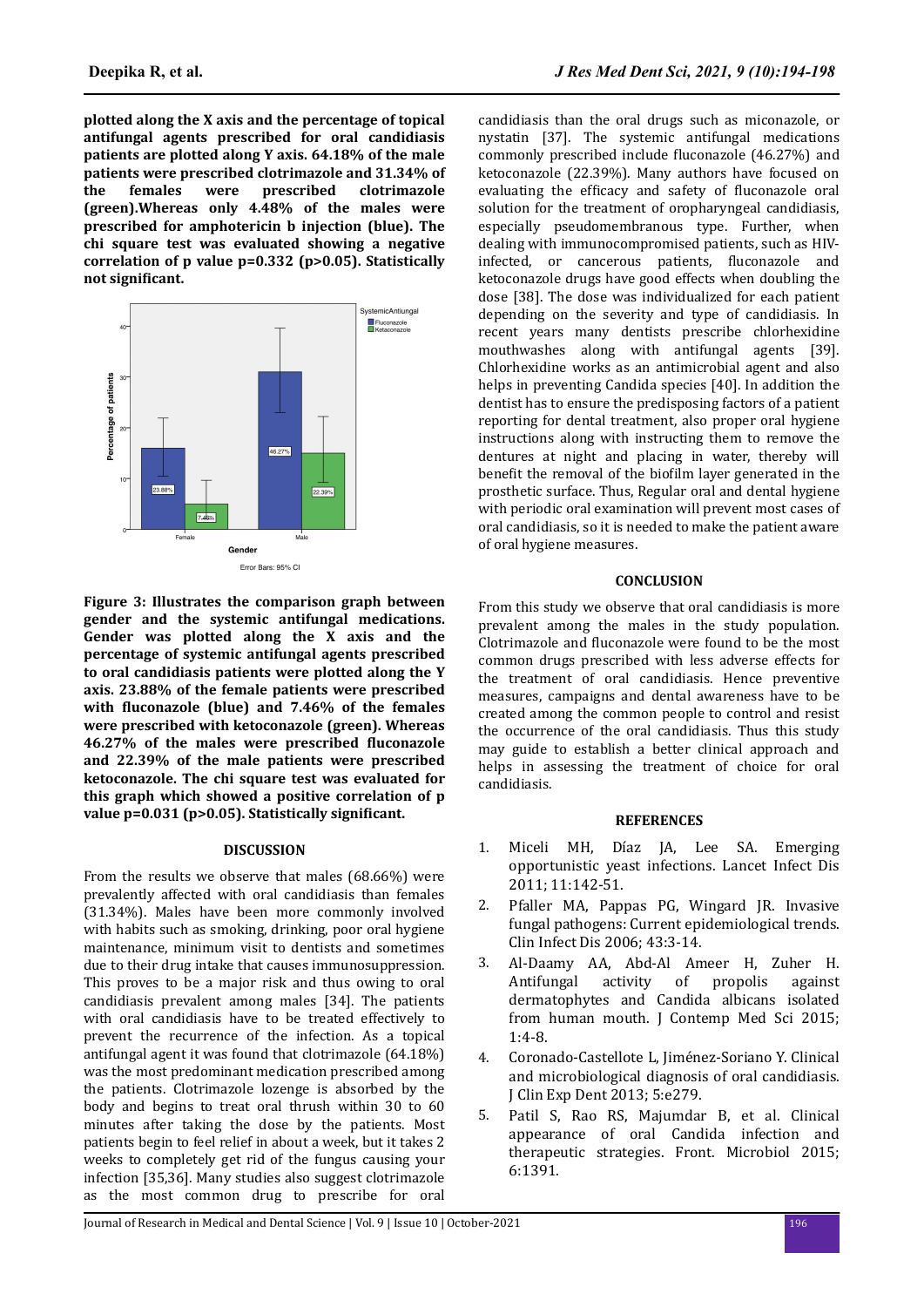- 6. [Jaisankar AI, Arivarasu L. Free radical scavenging](https://doi.org/10.9734/jpri/2020/v32i1930715) and anti-inflammatory [activity of chlorogenic acid](https://doi.org/10.9734/jpri/2020/v32i1930715) [mediated silver nanoparticle. J Pharm Res Int](https://doi.org/10.9734/jpri/2020/v32i1930715) [2020; 106–112.](https://doi.org/10.9734/jpri/2020/v32i1930715)
- 7. [Epstein JB. Antifungal therapy in oropharyngeal](https://doi.org/10.1016/0030-4220(90)90265-t) [mycotic infections. Oral Surg Oral Med Oral Pathol](https://doi.org/10.1016/0030-4220(90)90265-t) [1990; 69:32-41.](https://doi.org/10.1016/0030-4220(90)90265-t)
- 8. [Guida RA. Candidiasis of the oropharynx and](https://pubmed.ncbi.nlm.nih.gov/3073941/) [esophagus. Ear Nose Throat J 1988; 67:832-840.](https://pubmed.ncbi.nlm.nih.gov/3073941/)
- 9. https://books.google.co.in/books/about/ Candida\_and\_Candidosis.html? hl=&id=LKNrAAAAMAAJ&redir\_esc=y
- 10. [larkson JE, Worthington HV, Eden OB.](https://doi.org/10.1002/14651858.cd003807.pub3) [Interventions for preventing oral candidiasis for](https://doi.org/10.1002/14651858.cd003807.pub3) [patients with cancer receiving treatment.](https://doi.org/10.1002/14651858.cd003807.pub3) [Cochrane Database Syst Rev 2007; CD003807.](https://doi.org/10.1002/14651858.cd003807.pub3)
- 11. [Ashman RB, Farah CS. Oral candidiasis: Clinical](https://link.springer.com/chapter/10.1007/0-387-25445-5_4) [manifestations and cellular adaptive host](https://link.springer.com/chapter/10.1007/0-387-25445-5_4) [responses. Fungal Immunol 2005; 59-83.](https://link.springer.com/chapter/10.1007/0-387-25445-5_4)
- 12. [Karthik V, Arivarasu L, Rajeshkumar S. Hyaluronic](https://doi.org/10.9734/jpri/2020/v32i1930716) [acid mediated zinc nanoparticles against oral](https://doi.org/10.9734/jpri/2020/v32i1930716) [pathogens and its cytotoxic potential. J Pharm Res](https://doi.org/10.9734/jpri/2020/v32i1930716) [Int 2020; 113-117.](https://doi.org/10.9734/jpri/2020/v32i1930716)
- 13. [Crawford B, Kasmidi M, Korompis F, et al. Factors](https://doi.org/10.1080/08920750500379300) influencing [progress in establishing community](https://doi.org/10.1080/08920750500379300)[based marine protected areas in Indonesia. Coast](https://doi.org/10.1080/08920750500379300) [Manag 2006; 34:39-64.](https://doi.org/10.1080/08920750500379300)
- 14. [Rajeshkumar S, Kumar SV, Ramaiah A, et al.](https://doi.org/10.1016/j.enzmictec.2018.06.009) [Biosynthesis of zinc oxide nanoparticles using](https://doi.org/10.1016/j.enzmictec.2018.06.009) [Mangifera indica leaves and evaluation of their](https://doi.org/10.1016/j.enzmictec.2018.06.009) [antioxidant and cytotoxic properties in lung](https://doi.org/10.1016/j.enzmictec.2018.06.009) [cancer \(A549\) cells. Enzyme Microb Technol](https://doi.org/10.1016/j.enzmictec.2018.06.009) [2018; 117:91-95.](https://doi.org/10.1016/j.enzmictec.2018.06.009)
- 15. [Nandhini NT, Rajeshkumar S, Mythili S. The](https://doi.org/10.1016/j.bcab.2019.101138) [possible mechanism of eco-friendly synthesized](https://doi.org/10.1016/j.bcab.2019.101138) [nanoparticles on hazardous dyes degradation.](https://doi.org/10.1016/j.bcab.2019.101138) [Biocatal Agric Biotechnol 2019; 19:101138.](https://doi.org/10.1016/j.bcab.2019.101138)
- 16. [Vairavel M, Devaraj E, Shanmugam R. An eco](https://doi.org/10.1007/s11356-019-07511-x)[friendly synthesis of Enterococcus sp.–mediated](https://doi.org/10.1007/s11356-019-07511-x) [gold nanoparticle induces cytotoxicity in human](https://doi.org/10.1007/s11356-019-07511-x) [colorectal cancer cells. Environ Sci Pollut Res](https://doi.org/10.1007/s11356-019-07511-x) [2020; 27:8166-8175.](https://doi.org/10.1007/s11356-019-07511-x)
- 17. [Rajkumar PV, Prakasam A, Rajeshkumar S, et al.](https://doi.org/10.1016/j.sajce.2019.11.005) [Green synthesis of silver nanoparticles using](https://doi.org/10.1016/j.sajce.2019.11.005) [Gymnema sylvestre leaf extract and evaluation of](https://doi.org/10.1016/j.sajce.2019.11.005) [its antibacterial activity. S Afr J Chem Eng 2020;](https://doi.org/10.1016/j.sajce.2019.11.005) [32:1-4.](https://doi.org/10.1016/j.sajce.2019.11.005)
- 18. [Rajasekaran S, Damodharan D, Gopal K, et al.](https://doi.org/10.1016/j.fuel.2020.118166) Collective influence [of 1-decanol addition,](https://doi.org/10.1016/j.fuel.2020.118166) [injection pressure and EGR on diesel engine](https://doi.org/10.1016/j.fuel.2020.118166) [characteristics fueled with diesel/LDPE oil](https://doi.org/10.1016/j.fuel.2020.118166) [blends. Fuel 2020; 277:118166.](https://doi.org/10.1016/j.fuel.2020.118166)
- 19. [Santhoshkumar J, Sowmya B, Venkat Kumar S, et](https://doi.org/10.1016/j.sajce.2019.04.001) [al. Toxicology evaluation and antidermatophytic](https://doi.org/10.1016/j.sajce.2019.04.001) [activity of silver nanoparticles synthesized using](https://doi.org/10.1016/j.sajce.2019.04.001) leaf extract of Passiflora [caerulea. S Afr J Chem](https://doi.org/10.1016/j.sajce.2019.04.001) [Eng 2019; 29:17–23.](https://doi.org/10.1016/j.sajce.2019.04.001)
- 20. [Raj R K. β-Sitosterol-assisted silver nanoparticles](https://doi.org/10.1002/jbm.a.36953) [activates Nrf2 and triggers mitochondrial](https://doi.org/10.1002/jbm.a.36953) [apoptosis via oxidative stress in human](https://doi.org/10.1002/jbm.a.36953) [hepatocellular cancer cell line. J Biomed Mater](https://doi.org/10.1002/jbm.a.36953) [Res A 2020; 108:1899-908.](https://doi.org/10.1002/jbm.a.36953)
- 21. [Saravanan M, Arokiyaraj S, Lakshmi T, et al.](https://doi.org/10.1016/j.micpath.2018.02.008) [Synthesis of silver nanoparticles from](https://doi.org/10.1016/j.micpath.2018.02.008) [Phenerochaete chrysosporium \(MTCC-787\) and](https://doi.org/10.1016/j.micpath.2018.02.008) [their antibacterial activity against human](https://doi.org/10.1016/j.micpath.2018.02.008) [pathogenic bacteria. Microb Pathog 2018;](https://doi.org/10.1016/j.micpath.2018.02.008) [117:68-72.](https://doi.org/10.1016/j.micpath.2018.02.008)
- 22. [Gheena S, Ezhilarasan D. Syringic acid triggers](https://doi.org/10.1177/0960327119839173) [reactive oxygen species–mediated cytotoxicity in](https://doi.org/10.1177/0960327119839173) [HepG2 cells. Hum Exp Toxicol 2019; 38:694-702.](https://doi.org/10.1177/0960327119839173)
- 23. [Ezhilarasan D, Sokal E, Najimi M. Hepatic](https://doi.org/10.1016/j.hbpd.2018.04.003) fibrosis: [It is time to go with hepatic stellate](https://doi.org/10.1016/j.hbpd.2018.04.003) cell-specific [therapeutic targets. HBPD Int 2018; 17:192-197.](https://doi.org/10.1016/j.hbpd.2018.04.003)
- 24. [Ezhilarasan D. Oxidative stress is bane in chronic](https://doi.org/10.1016/j.ajg.2018.03.002) [liver diseases: Clinical and experimental](https://doi.org/10.1016/j.ajg.2018.03.002) [perspective. Arab J Gastroenterol 2018; 19:56-64.](https://doi.org/10.1016/j.ajg.2018.03.002)
- 25. [Gomathi AC, Rajarathinam SX, Sadiq AM, et al.](https://doi.org/10.1016/j.jddst.2019.101376) [Anticancer activity of silver nanoparticles](https://doi.org/10.1016/j.jddst.2019.101376) [synthesized using aqueous fruit shell extract of](https://doi.org/10.1016/j.jddst.2019.101376) [Tamarindus indica on MCF-7 human breast](https://doi.org/10.1016/j.jddst.2019.101376) [cancer cell line. J Drug Deliv Sci Technol 2020;](https://doi.org/10.1016/j.jddst.2019.101376) [55:101376.](https://doi.org/10.1016/j.jddst.2019.101376)
- 26. [Dua K, Wadhwa R, Singhvi G, et al. The potential](https://doi.org/10.1002/ddr.21571) [of siRNA based drug delivery in respiratory](https://doi.org/10.1002/ddr.21571) [disorders: Recent advances and progress. Drug](https://doi.org/10.1002/ddr.21571) [Dev Res 2019; 80:714-30.](https://doi.org/10.1002/ddr.21571)
- 27. [Ramesh A, Varghese S, Jayakumar ND, et al.](https://doi.org/10.1002/jper.17-0445) [Comparative estimation of](https://doi.org/10.1002/jper.17-0445) sulfiredoxin levels [between chronic periodontitis and healthy](https://doi.org/10.1002/jper.17-0445) [patients–A case-control study. J Periodontol 2018;](https://doi.org/10.1002/jper.17-0445) [89:1241-1248.](https://doi.org/10.1002/jper.17-0445)
- 28. [Yan H, Yu C. Repair of full-thickness cartilage](https://doi.org/10.1016/j.arthro.2006.09.005) [defects with cells of different origin in a rabbit](https://doi.org/10.1016/j.arthro.2006.09.005) [model. Arthroscopy 2007; 23:178-187.](https://doi.org/10.1016/j.arthro.2006.09.005)
- 29. [Joseph B, Prasanth CS. Is photodynamic therapy a](https://dx.doi.org/10.1016%2Fj.oooo.2021.01.025) [viable antiviral weapon against COVID-19 in](https://dx.doi.org/10.1016%2Fj.oooo.2021.01.025) [Dentistry? Letter to the editor. Oral Surg Oral Med](https://dx.doi.org/10.1016%2Fj.oooo.2021.01.025) [Oral Pathol Oral Radiol 2021.](https://dx.doi.org/10.1016%2Fj.oooo.2021.01.025)
- 30. [Ezhilarasan D, Apoorva VS, Ashok Vardhan N.](https://doi.org/10.1111/jop.12806) [Syzygium cumini extract induced reactive oxygen](https://doi.org/10.1111/jop.12806) [species-mediated apoptosis in human oral](https://doi.org/10.1111/jop.12806) [squamous carcinoma cells. J Oral Pathol Med](https://doi.org/10.1111/jop.12806) [2019; 48:115-121.](https://doi.org/10.1111/jop.12806)
- 31. [Duraisamy R, Krishnan CS, Ramasubramanian H,](https://doi.org/10.1097/id.0000000000000885) [et al. Compatibility of nonoriginal abutments with](https://doi.org/10.1097/id.0000000000000885) [implants: Evaluation of microgap at the implant–](https://doi.org/10.1097/id.0000000000000885) [Abutment interface, with original and nonoriginal](https://doi.org/10.1097/id.0000000000000885) [abutments. Implant Dent 2019; 28:289-295.](https://doi.org/10.1097/id.0000000000000885)
- 32. [Gnanavel V, Roopan SM, Rajeshkumar S.](https://doi.org/10.1016/j.aquaculture.2019.04.004) [Aquaculture: An overview of chemical ecology of](https://doi.org/10.1016/j.aquaculture.2019.04.004) [seaweeds \(food species\) in natural products.](https://doi.org/10.1016/j.aquaculture.2019.04.004) [Aquaculture 2019; 507:1-6.](https://doi.org/10.1016/j.aquaculture.2019.04.004)